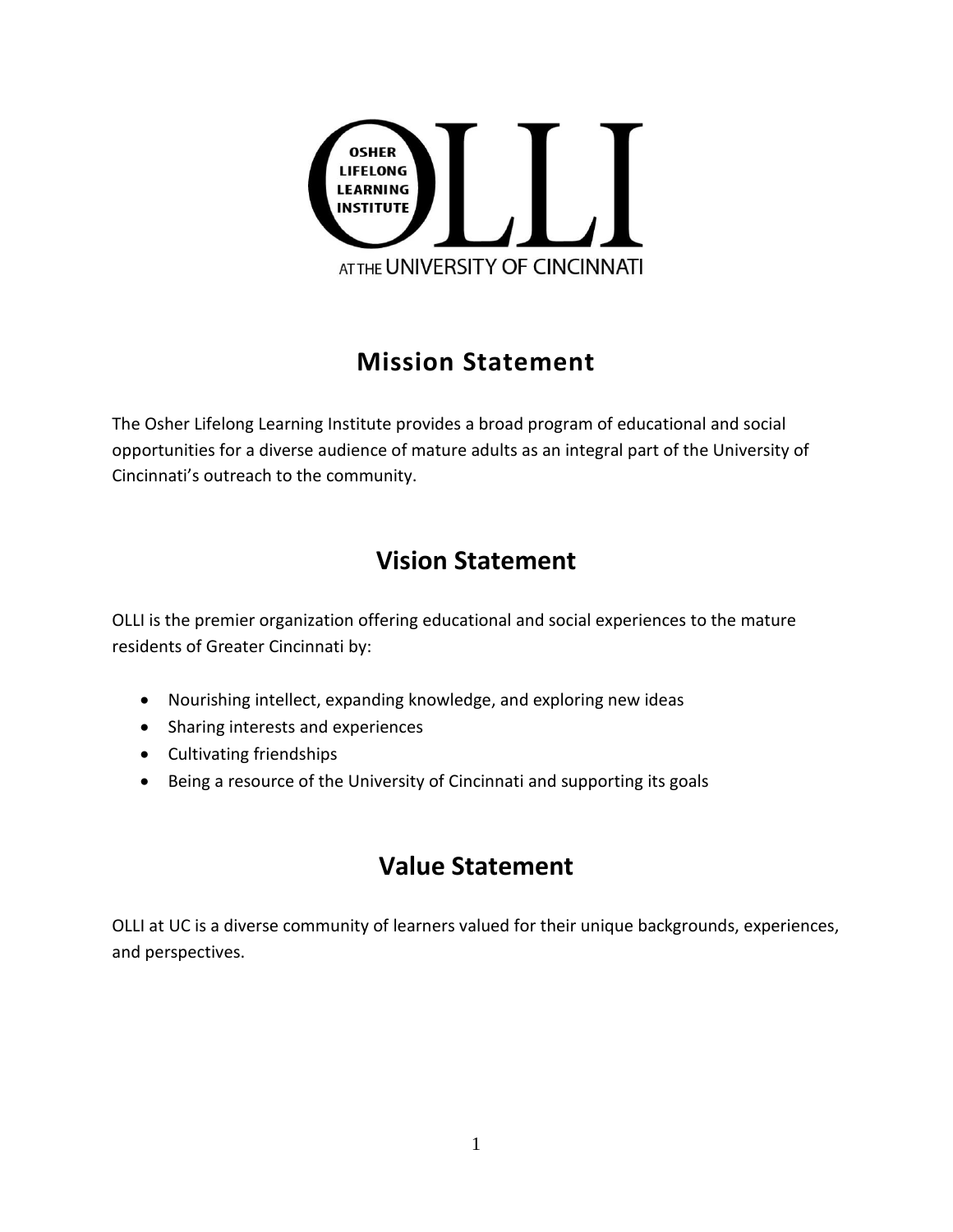# **2020 Strategic Plan**

## *A Vision for the Future*

## **Introduction**

This Strategic Plan for the Osher Lifelong Learning Institute at the University of Cincinnati has been prepared by a group of OLLI volunteers at the request of the OLLI Board of Trustees. The plan is for the period 2020–25. Once accepted, implementing and monitoring the plan are the responsibility of the OLLI Board of Trustees, as the governing body.

The Strategic Planning Committee chose to focus on two objectives—Diversity and Quality with supporting goals and strategies. We expect that fulfilling these, coupled with OLLI's historic growth patterns and current capacity, will bring OLLI's annual unduplicated membership to between 2,500 and 2,700 by 2025.

Several elements must exist for this plan to be successful. Some of these elements, such as measures and timetables, are built into the Strategic Plan. An individual (probably a Board member) should be responsible for implementing the plan and delivering results. That individual, assisted by staff, may assign responsibility for appropriate action plans and substrategies to OLLI committee chairs and others. These individuals, the Program Director, and the Board must routinely review progress and results and adjust the plan to meet changing needs.

To succeed, the Strategic Plan requires a commitment by the entire organization, flowing from the Board and staff throughout the organization.

**OLLI 2020 Strategic Planning Committee:** Tom Noonan, chair; Carol Heideman; Nancy Herbert; Doug Iden; Georgetta King; Cate O'Hara; Greg Rhodes; Elisa Victor; Bob Wilhelmy; Thane Brown, facilitator; Karen Zaugg, recorder; Marv Heller; and Brenda Gatti, ex officio.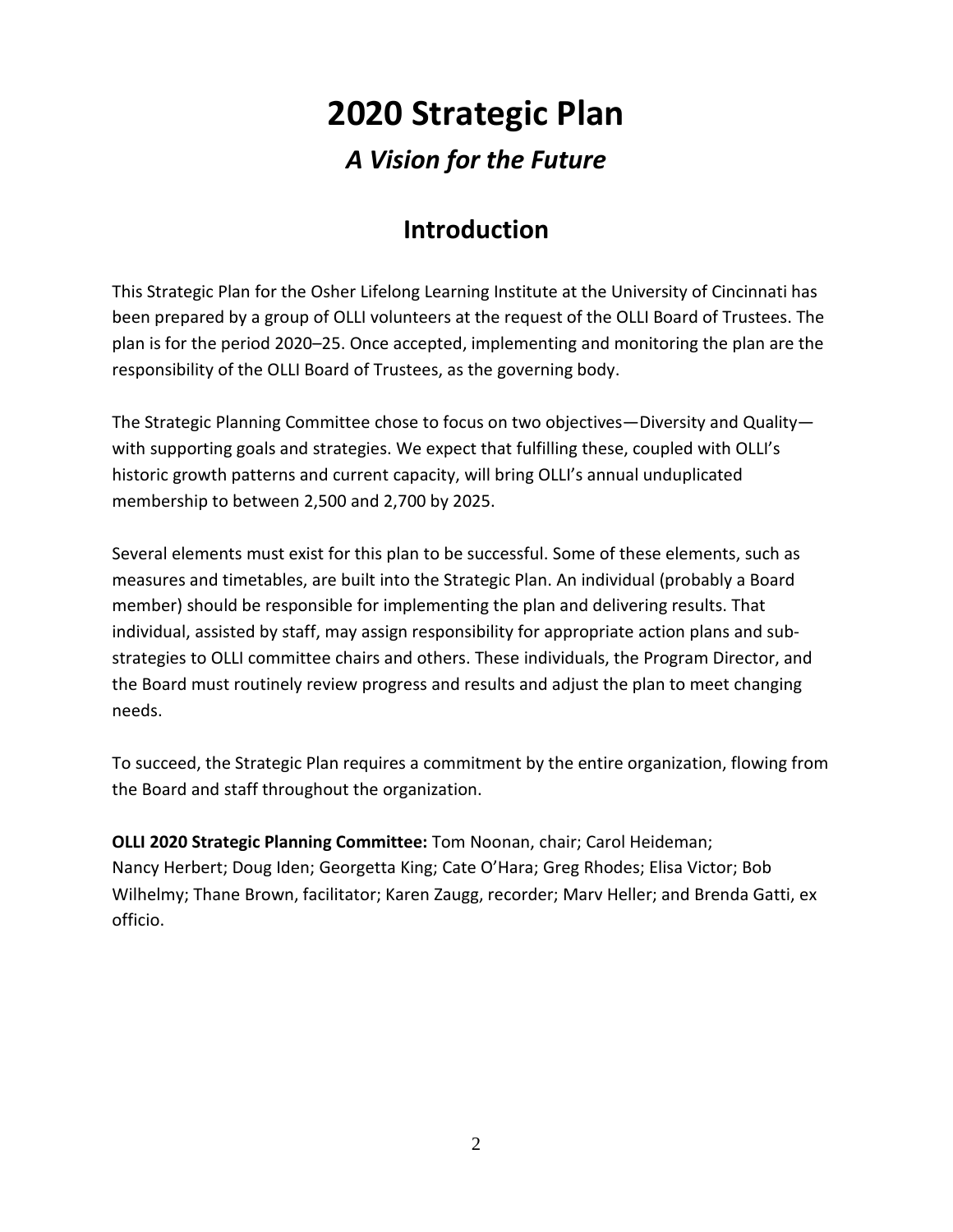# **Quality**

## **OBJECTIVE:**

Improve the quality of the entire OLLI program—curriculum, moderators, finance, leadership, and social. Evaluate progress and procedures annually.

#### *CURRICULUM*

GOAL: Be proactive in developing a diverse, comprehensive, and balanced curriculum. STRATEGIES: Utilize Curriculum Committee's academic subcommittees to identify needs and recruit moderators to lead classes in the various disciplines.

Establish methods for evaluating the quality and effectiveness of academic programs. MEASUREMENT: Establish a baseline and set numeric goals for improvement. Evaluate annually.

#### *MODERATORS*

GOAL: Fully implement the RATE program (Recruitment, Application, Training, Evaluation/Encouragement) for both new and veteran moderators. STRATEGIES: Establish procedures to ensure moderator success. MEASUREMENT: Establish baselines and set numeric goals for improvement before fall 2020.

#### *FINANCE*

GOAL: Manage revenue, including accumulated surpluses, and expenses to be at minimum break-even level.

STRATEGIES: Produce an annual balanced budget while maintaining a prudent reserve. MEASUREMENT: Retain a minimum of \$50,000 in reserve funds.

#### *LEADERSHIP*

GOAL: All Standing Committees, as defined in the OLLI Bylaws, have chairs and vice chairs. STRATEGIES: Establish a process for identifying ongoing leadership needs for committees and methods for recruiting new leaders.

MEASUREMENT: Ensure that each Standing Committee has a chair and vice chair no later than Spring 2020 and maintain.

#### *SOCIAL*

GOAL: Strengthen social interactions for OLLI members.

STRATEGIES: Foster social programs and special interest groups such as book clubs, movie/theater nights, etc.

MEASUREMENT: Executive Committee to review and tabulate annually the publicized social opportunities.

3